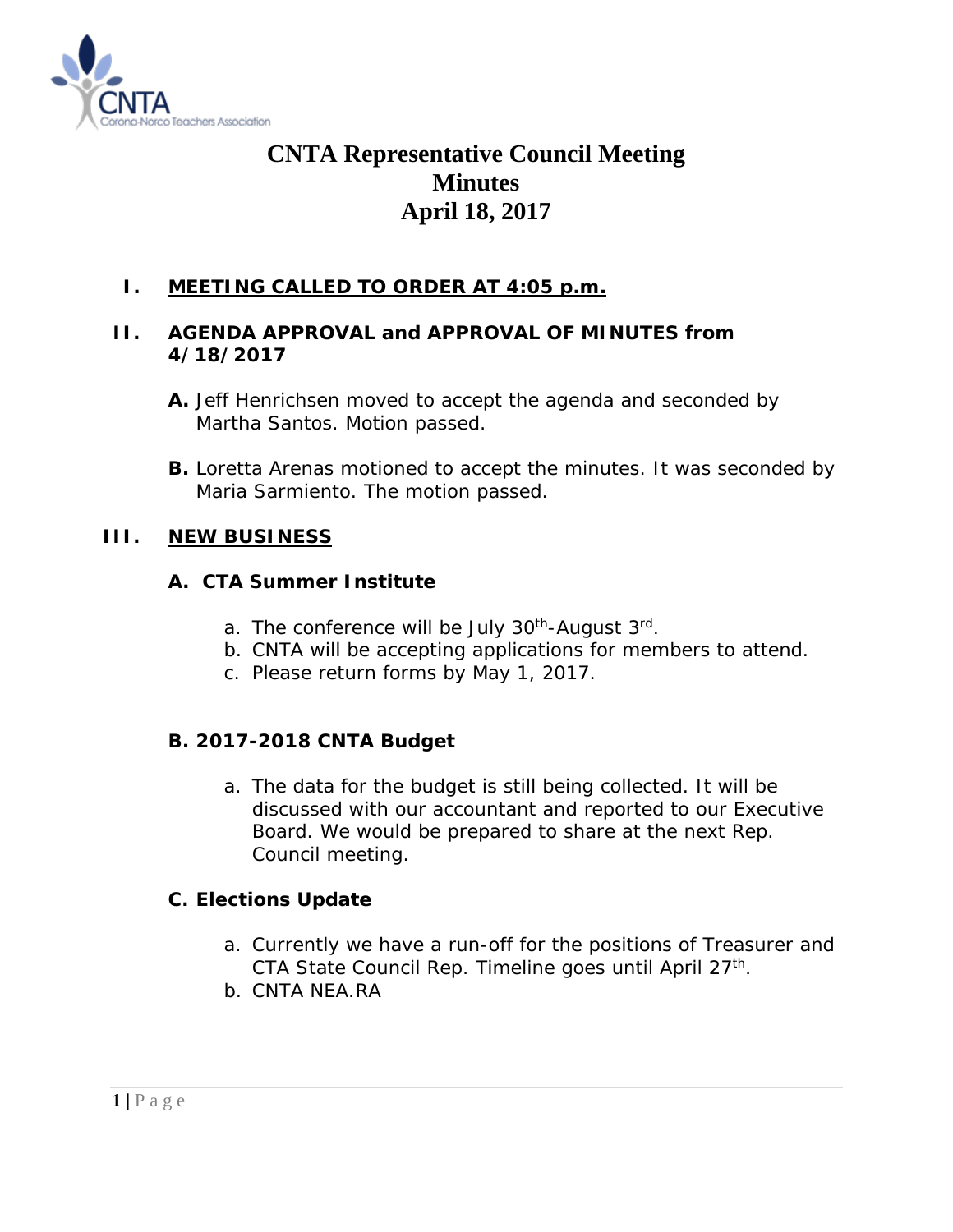- 1. We have 4 people attend the NEA/RA from our chapter.
	- a) Susan Jessup
	- b) Chris Jessup
	- c) Vivian Ringen
	- d) Loretta Arenas

## **D. Bylaw/Standing Rules Update**

- a. Abbe Kya presented the updated Standing Rules.
- b. The updates were on the website for a month to be reviewed.
	- 1. Motion to Table for a month by Lori Zubak and

seconded by Tami Lincoln.

- 2. Vote: In Favor 18, Opposed 58, Abstentions 5.
- 3. Motion fails, motion will not be tabled.
- 4. Colby earnest motions to approve the Standing Rules as presented, this was seconded by Marija Valdez.
- 5. Coby withdrew the motion.
- 6. Mike Kwiatkowski made a motion to approve the Standing Rules as presented, it was seconded by Kari Hawkey.
- 7. Motion to call to question Mike Kwiatkowski and seconded by Loretta Arenas. Motion carries.
- 8. Motion to approve the Standing Rules. 8 No, 4 Abstentions. Motion carries.

# **E. Bargaining Update**

a. The initial budget has been presented, the numbers weren't

good.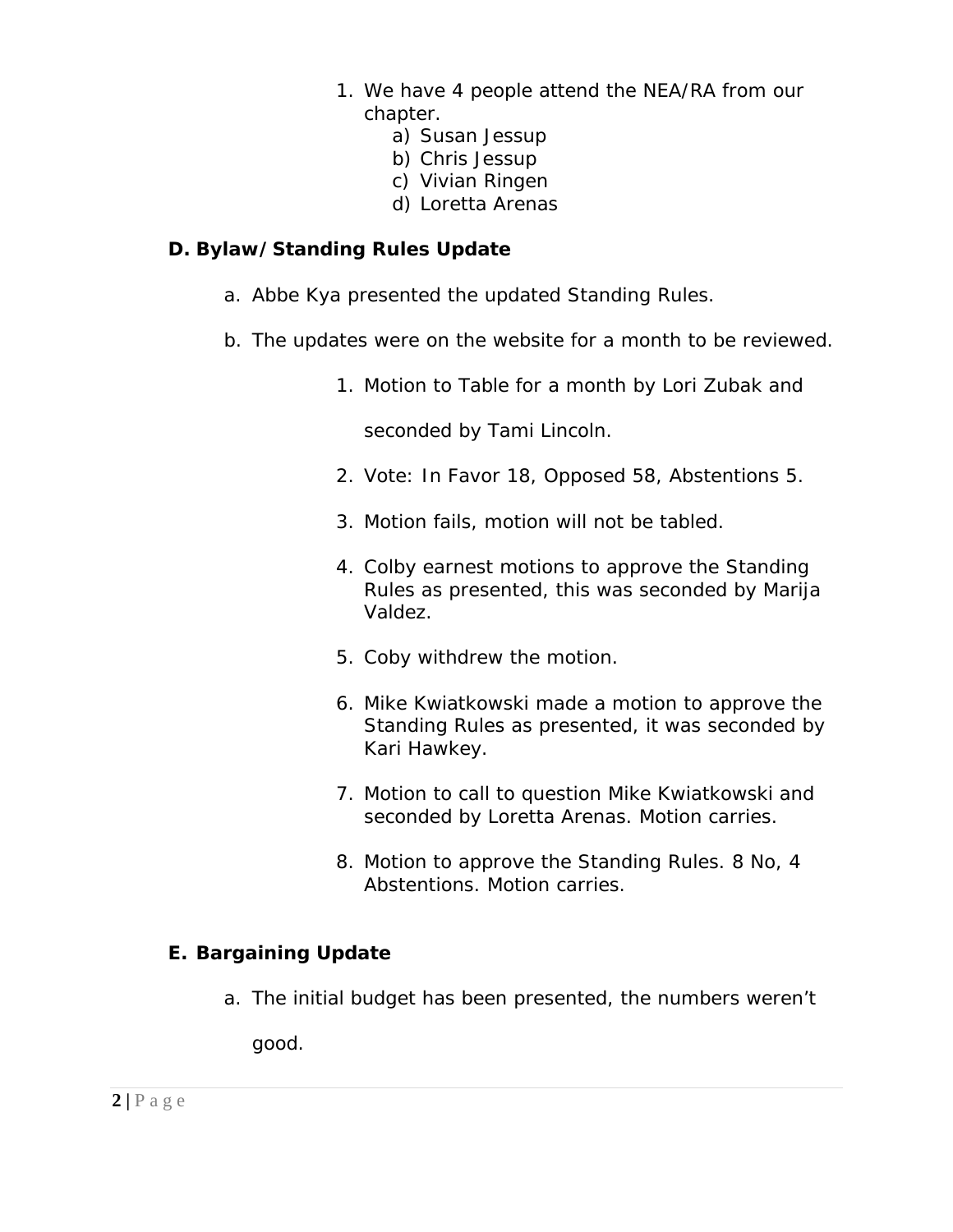- b. Our funding for our district is different than other districts based on the LCAP.
- c. We've added three more meetings.
- d. Come to some TA and slowly make progress.

## **F. Principal's Survey**

- a. Coming out on Thursday.
- b. The principals will get to see the survey.
- c. Presented through VOTE now April 20<sup>th</sup>-May 5<sup>th</sup>.
- d. Goes to your personal email or if you don't have one, a card will be mailed to you. Paper copies are available at the CNTA office.
- e. Either Principal or Administrative head will be surveyed.
- f. Dr. Lin will share what information is pertinent. The principals will not see specific details.
- g. Recommended to use your personal devices, not at school.
- h. Reps. can use district email to remind the members to vote.
- i. Why are we giving the data to Dr. Lin and not directly to School Board?

## **G. Annual Shredding Event**

a. April 29th at CNTA 9:00 a.m. to 1:00 p.m.

### **H. Day of the Teachers Celebration**

a. May 10<sup>th</sup> at Rodrigo's  $-$  starts at 3:00 p.m.

### **I. CTA WHO Awards**

a. CNTA has 3 Reps that were voted to represent us.

1. Jennifer DeVries